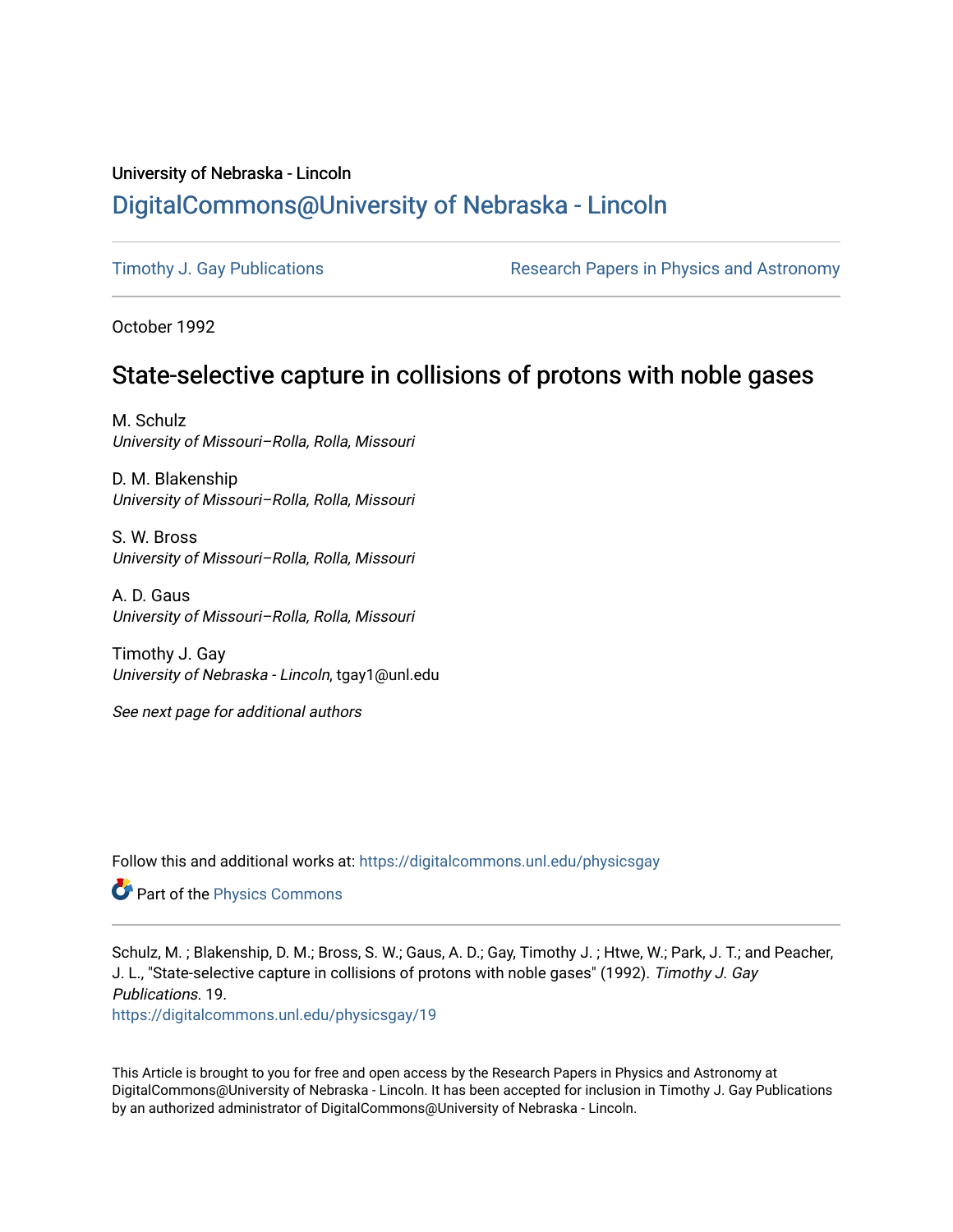### Authors

M. Schulz, D. M. Blakenship, S. W. Bross, A. D. Gaus, Timothy J. Gay, W. Htwe, J. T. Park, and J. L. Peacher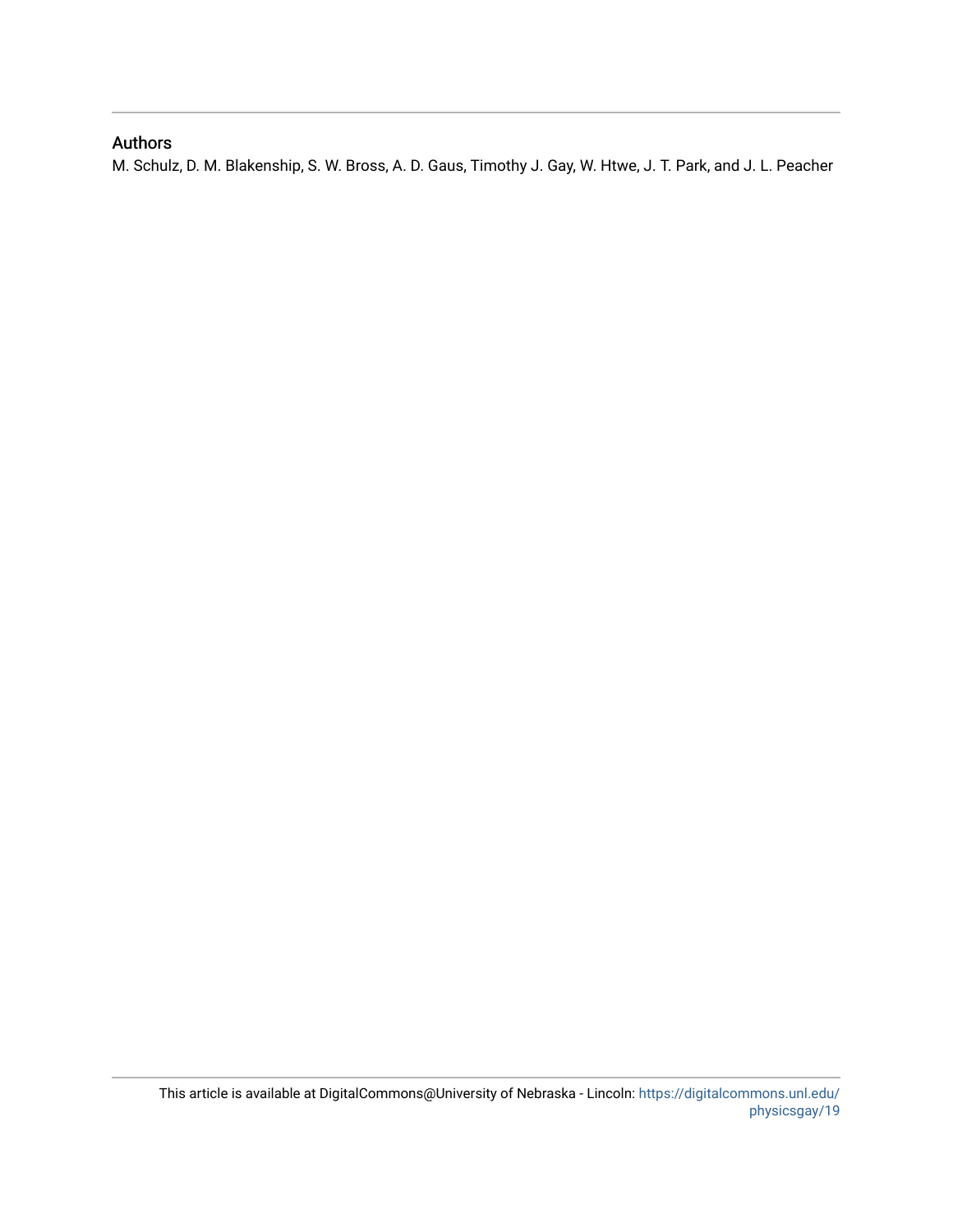Phys. Rev. A 46, 3870 - 3876 (1992) [Issue 7 – October 1992]

# State-selective capture in collisions of protons with noble gases

M. Schulz, D. M. Blankenship, S. W. Bross, A. D. Gaus, T. J. Gay, W. Htwe, J. T. Park, and J. L. Peacher

*Department of Physics, University of Missouri–Rolla, Rolla, Missouri 65401 Laboratory for Atomic and Molecular Research, University of Missouri–Rolla, Rolla, Missouri 65401*

Received 8 April 1992

We have measured coincidences between neutral H atoms and Lyman-α photons for collisions between 50-keV protons and noble gases as a function of the projectile scattering angle. The coincidences are dominated by capture to the 2*p* state of the projectile. While the total cross sections depend strongly on the target, the shape of the angular distribution of the differential cross sections was found to depend only weakly on that parameter. The data indicate that electrons are captured predominantly from the outermost shell of the target atom for the collision systems studied here.

©1992 The American Physical Society

URL: http://link.aps.org/abstract/PRA/v46/p3870 DOI: 10.1103/PhysRevA.46.3870 PACS: 34.70.+e, 34.50.Fa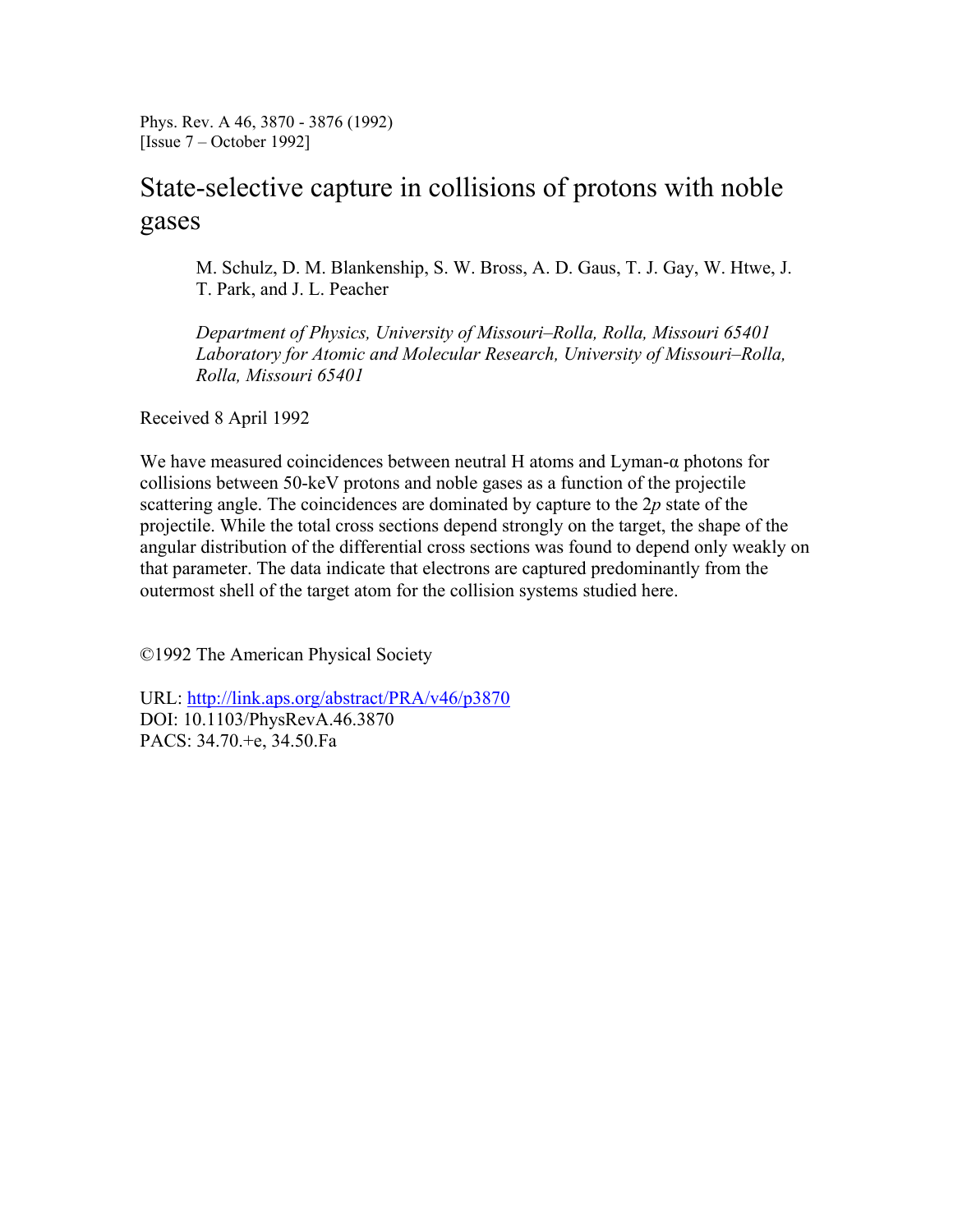#### **State-selective capture in collisions of protons with noble gases**

M. Schulz, D. M. Blankenship, S. W. Bross, A. D. Gaus, T. J. Gay, W. Htwe, J. T. Park, and J. L. Peacher

*Department of Physics, University of Missouri-Rolla, Rolla, Missouri 65401* 

*and Laboratory for Atomic and Molecular Research, University of Missouri-Rolla, Rolla, Missouri 65401* 

(Received 8 April 1992)

We have measured coincidences between neutral H atoms and Lyman- $\alpha$  photons for collisions between 50-keV protons and noble gases as a function of the projectile scattering angle. The coincidences are dominated by capture to the *2p* state of the projectile. While the total cross sections depend strongly on the target, the shape of the angular distribution of the differential cross sections was found to depend only weakly on that parameter. The data indicate that electrons are captured predominantly from the outermost shell of the target atom for the collision systems studied here.

PACS number(s):  $34.70.+e$ ,  $34.50.Fa$ 

#### **I. INTRODUCTION**

Electron capture in ion-atom collisions has been studied extensively since the first measurements in the 1920s  $[1-7]$ . Investigations have been performed both experimentally and theoretically for a large variety of collision systems and over a large range of collision energies. In spite of these continuous efforts our understanding of capture processes is still rather incomplete. One reason for this limited understanding is the fact that in a capture process, in contrast to an excitation process, for example, the nucleus with which the electron is associated changes, as does the electron's subsequent average linear momentum. The correct description of this change is a difficult task, involving the introduction of electron translational factors (see, e.g., Refs.  $[8-10]$ ). Therefore, it is important to measure capture cross sections for many collision systems over a large range of projectile energies, scattering angles, and initial and final electron states so that detailed tests of theoretical calculations can be made.

Total capture cross sections have been measured at projectile energies ranging from as low as 0.1 eV/amu [11] for highly charged ions to as high as a few MeV/amu [e.g., [12]). The agreement between experimental data and theoretical calculations varies depending on the projectile energy region and the model used in the calculation. However, there is no theoretical model available at this time which gives good agreement with measured data over a large range of projectile energies. Stateselective capture has been studied especially at small collision energies using energy-gain spectroscopy (see, e.g., Refs. [13,14]). At intermediate projectile energies stateselective capture has been studied by detecting photons emitted after capture to an excited state in coincidence with the projectile which has captured one or more electrons [15,16]. These experiments provided a better understanding of the n- and I-state distribution of the captured electron. A large variety of data exist for differential cross sections for capture to all states (see, e.g., Refs. [17-201) providing more sensitive tests of theoretical calculations than total cross sections.

Experimental studies of differential cross sections with

state-selective capture are still relatively rare. At low projectile energies differential cross sections were measured for capture to the  $2p$  state of hydrogen for protons colliding with He [21] and Ar [22]. Furthermore, the polarization of Lyman- $\alpha$  radiation following capture to the  $2p$  state in low-energy collisions of protons with He was measured as a function of scattering angle [23]. However, in this latter work no absolute cross sections were quoted. We have recently reported measured differential cross sections for capture to the 2p state of hydrogen for protons colliding with He at intermediate energies [24]. In this work we have extended these studies to investigate the heavier noble-gas targets Ne and Ar.

#### **11. EXPERIMENTAL METHOD**

The experimental apparatus is shown schematically in Fig. 1. The experiment was performed with the 200-kV accelerator which is part of the University of



FIG. 1. Experimental setup. The scattering angle of the projectiles was set by rotating the accelerator around the center of the target chamber. The photons emitted by the projectiles after capture to the *2p* state were detected by a channeltron detector mounted downstream from the target cell in order to avoid detection of photons emitted by the target atoms. The neutralized projectiles were measured in coincidence with the photons.

46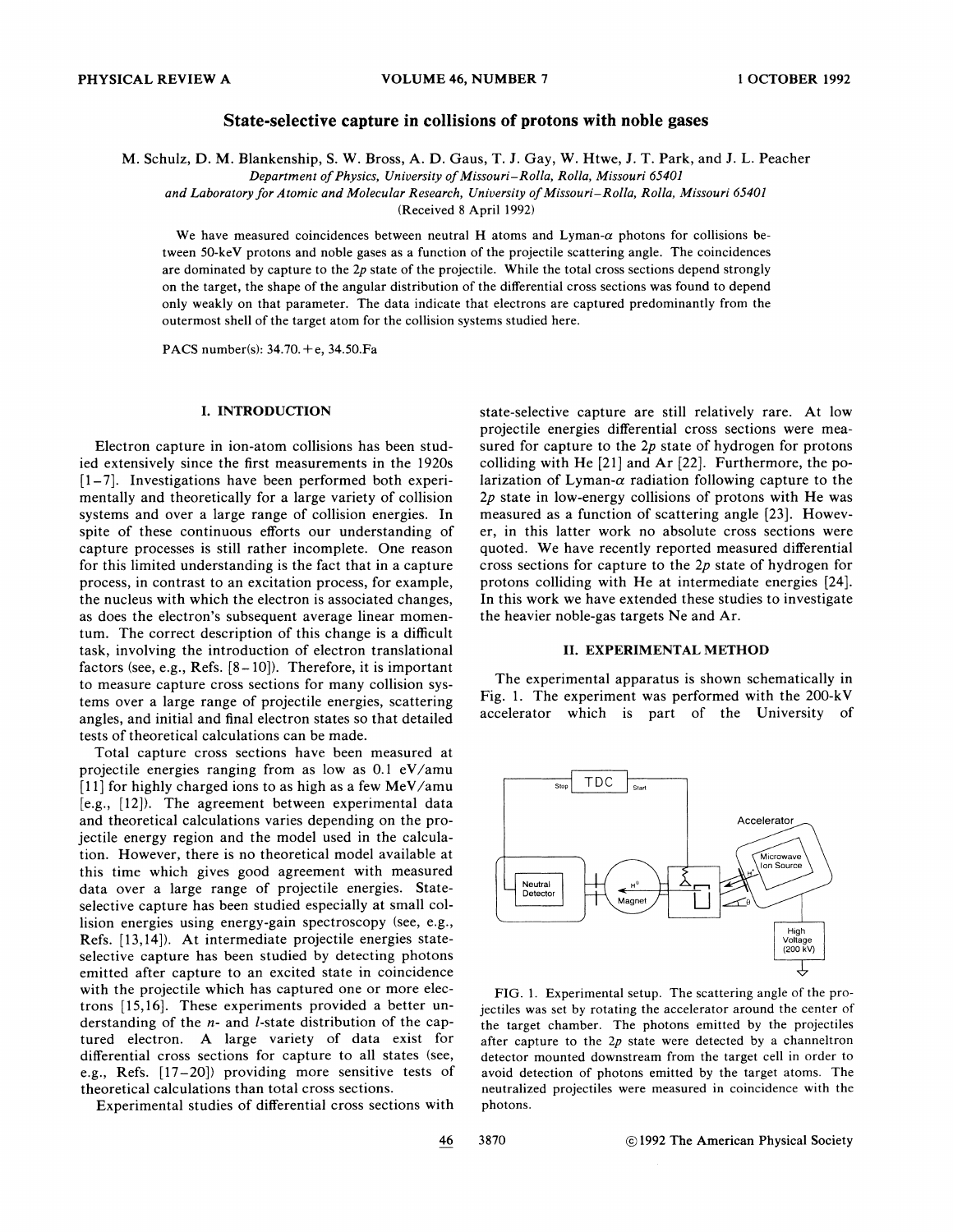Missouri-Rolla ion energy-loss spectrometer [25]. Protons were produced with a recently developed 2.45-GHz microwave ion source which is similar to one described earlier [26], and accelerated to an energy of 50 keV before being focused into a gas cell. A movable slit in front of the target chamber was used to collimate the beam to a size of approximately  $0.15 \times 0.15$  mm<sup>2</sup>. The beam intensity going through the target cell was typically 0.5 nA. Protons were separated from the neutralized projectiles magnetically. The H atoms passed through the **0"** port of the separation magnet and were detected by a focused mesh electron multiplier. A movable slit in front of this detector was used to define the beam trajectory. The scattering angle was set by rotating the accelerator around the center of the gas cell [27]. The accelerator angle could be set with an accuracy of 3.3  $\mu$ rad. However, the angular resolution of particles detected with the neutral detector is determined by the geometry of the trajectory-defining slits. From the measured angular distribution of the incident beam, which was determined with the target gas removed from the scattering chamber and the switching magnet turned off, we estimate that our experiment has an angular resolution of approximately 0.2 mrad (see Fig. 2).

The experiment was performed with He, Ne, and Ar gas targets. The target region was differentially pumped and had an interaction length of about 1 cm. Target pressures were typically 4 mTorr for Ar, 10 mTorr for Ne, and 50 mTorr for He. The pressure dependence of the neutral-atom count rate was linear at these pressures ensuring single-collision conditions. They were monitored by a capacitance manometer and kept constant to within 5% by a microprocessor-based pressure controller [28]. Pressures below  $2 \times 10^{-6}$  Torr in the surrounding vacuum and a few times  $10^{-7}$  Torr in the rest of the beam line could be maintained with these target pressures.

Emitted photons resulting from the collision were detected by a channeltron detector which was mounted downstream from the target cell. With this geometry, photons emitted by the target atoms were not detected. The entrance of the channeltron was covered with a 1-



FIG. 2. Angular distribution of the incident proton beam with no target gas. One motor step corresponds to  $3.3 \mu$ rad.

mm-thick  $MgF_2$  window. This kept electrons from being detected and also discriminated against photons with wavelengths shorter than 1140 **A** due to absorption in the  $MgF<sub>2</sub>$  window. Photons with wavelengths longer than  $\approx$  1400 Å were discriminated against due to the lowenergy cutoff of the channeltron response. Therefore, the photon detectors were sensitive to H Lyman- $\alpha$  photons  $(\lambda=1216 \text{ Å})$ , but not to Lyman- $\beta$  photons ( $\lambda=1026 \text{ Å}$ ) or transitions from higher-n states.

The neutral-atom- and photon-detector signals were measured in coincidence. The signal from the photon detector provided the start signal for a time-to-digital converter (TDC) and the neutral-atom detector provided the stop signal. The TDC signals and the total count rates of both detectors were recorded with a computeraided measurement-and-control based data-acquisition system. The total photon count rate was used to normalize the coincidence count rate (see Sec. III). Typically data were taken for five scattering angles in each run. The collection time could be varied for each angle. For small angles the collection time was typically 20 sec in each scan and a few minutes for large angles.

Before and after each run the angular distribution of the total neutral-atom rate (without the coincidence reauirement) and of the incident beam was measured. The coincidence count rates as a function of scattering angle were later corrected for the angular spread of the incident beam (see Sec. 111).

#### **111. DATA ANALYSIS**

In Fig. 3 we show a coincidence time spectrum for 50 keV protons colliding with Ar at an accelerator angle of 0.1 mrad. A sharp coincidence peak at about 700 nsec with a full width at half maximum of approximately 10 nsec can be observed on top of a flat random background. This width we mainly attribute to the uncertainty of the projectile's time of flight due to accelerator-voltage fluctuations and to the charge-collecting time in the detectors. The true coincidences are dominated by capture to the 2p state. Capture to higher-lying states is negligible because of the long transition time for the cascade transition that would have to precede the emission of a Lyman- $\alpha$  photon.

The number of true coincidences were normalized to the total photon rate at each angle. The angular distribution of these normalized coincidence rates is affected by the divergence of the incident beam and were therefore deconvoluted with the measured incident beam profile. This was important because scattering angles smaller than the beam divergence were studied. The deconvolution procedure has been described in detail by Park *et al.*  [271.

In order to obtain absolute differential cross sections the coincidence count rates normalized to the total photon count rates were integrated over the scattering angle and then normalized to the total cross sections for capture to the  $2p$  state. For He the total  $2p$  capture cross sections were taken from a fit to measured data reported previously for a number of projectile energies by different authors  $[29]$ . In the case of Ne and Ar the total  $2p$  cap-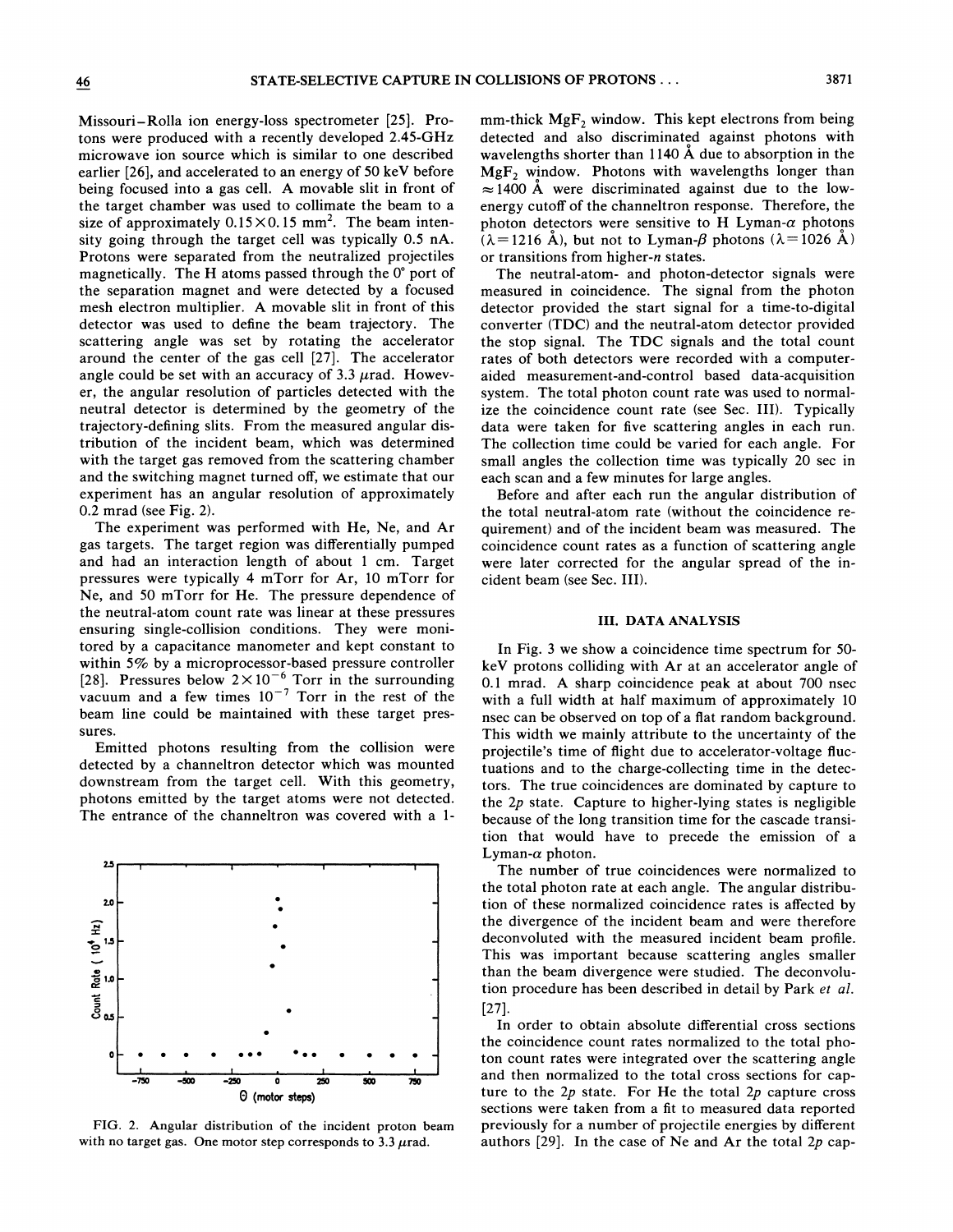125 Coincidence Events (arb units) 100  $\overline{r}$ 50  $\mathbf{z}$ **I I** <sup>I</sup> **0 500 loo0**  Start-Stop time (1.25 ns/channel)

FIG. **3.** Coincidence time spectrum taken at an angle of 0.1 mrad for protons colliding with Ar. The acquisition time for this spectrum was approximately 10 min.

Hughes *et al.* [15]. The change in photon count rate as a tons. It has been shown [21,30] that for electric dipole function of the target observed in our experiment is con-<br>radiation the coincidence count rate  $dN/dt$  as a function of the target observed in our experiment is con-

section from the coincidence count rate requires substates  $(d\sigma/d\Omega)$  and  $(d\sigma/d\Omega)$ , by

ture cross sections were taken from measured data by knowledge of the angular distribution of the emitted pho-<br>Hughes et al. [15]. The change in photon count rate as a tons. It has been shown [21,30] that for electric dip sistent with these previously measured data. of the projectile scattering angle  $\Theta_n$  is related to the In principle, the determination of a 2p capture cross differential cross sections for capture to the 2p<sub>0</sub> and 2p<sub>+1</sub> differential cross sections for capture to the  $2p_0$  and  $2p_{\pm 1}$ 

$$
\frac{dN(\Theta_n)}{dt} = A \left\{ 7 \left[ \frac{d\sigma}{d\Omega} \right]_0 + 11 \left[ \frac{d\sigma}{d\Omega} \right]_1 - 3 \left[ \frac{d\sigma}{d\Omega} \right]_1 \sin^2 \Theta_\gamma \cos[2(\Phi_n - \Phi_\gamma)] - 3 \left[ \left[ \frac{d\sigma}{d\Omega} \right]_0 - \left[ \frac{d\sigma}{d\Omega} \right]_1 \right] \cos^2 \Theta_\gamma + 3\sqrt{2} \operatorname{Re} \langle a_0 a_1^* \rangle \sin(2\Theta_\gamma) \cos(\Phi_n - \Phi_\gamma) \right\}.
$$
\n(1)

where *A* is a constant of proportionality. The angles  $(\Phi_n, \Theta_n)$  and  $(\Phi_{\nu}, \Theta_{\nu})$  are the azimuthal and polar angles of the scattered particle and emitted photon with respect to a coordinate system with its *z* axis in the direction of the incident proton. The detector geometry in our experiment is shown in Fig. 4. The term  $\text{Re}\langle a_0 a_1^* \rangle$  is the density-matrix element which describes the relative phase between the  $m_l = 0$  and  $\pm 1$  scattering amplitudes. For  $\Phi_n=0^\circ$  and  $\Theta_\gamma$  and  $\Phi_\gamma=90^\circ$ , the photon detector is mounted perpendicular to the scattering plane and Eq. (1) reduces to

$$
\frac{dN(\Theta_n)}{dt} = 7 A \left[ \left( \frac{d\sigma}{d\Omega} \right)_0 + 2 \left( \frac{d\sigma}{d\Omega} \right)_1 \right].
$$
 (2)

Since the collision plane contains the z axis the cross sections for populating the  $m_l = +1$  and  $-1$  states are equal. The differential *2p* capture cross section is therefore given by

$$
\left[\frac{d\sigma}{d\Omega}\right]_{2p} = \left[\frac{d\sigma}{d\Omega}\right]_{0} + 2\left[\frac{d\sigma}{d\Omega}\right]_{1},
$$
\n(3)

and under the conditions leading to Eq. (2) the coin-



FIG. 4. Detector geometry and electronic coincidence setup. The photon detector was mounted perpendicular to the scattering plane defined by the incident and scattered beam axes. The scattering angle is  $\Theta_n$ , and  $\Theta_\gamma$  and  $\phi_\gamma$  are the polar and azimuthal angles of the photon detector with respect to the scattering plane. The acronyms CFTD, TDC, and HM stand for constant-fraction timing discriminator, time-to-digital converter, and histogramming memory, respectively.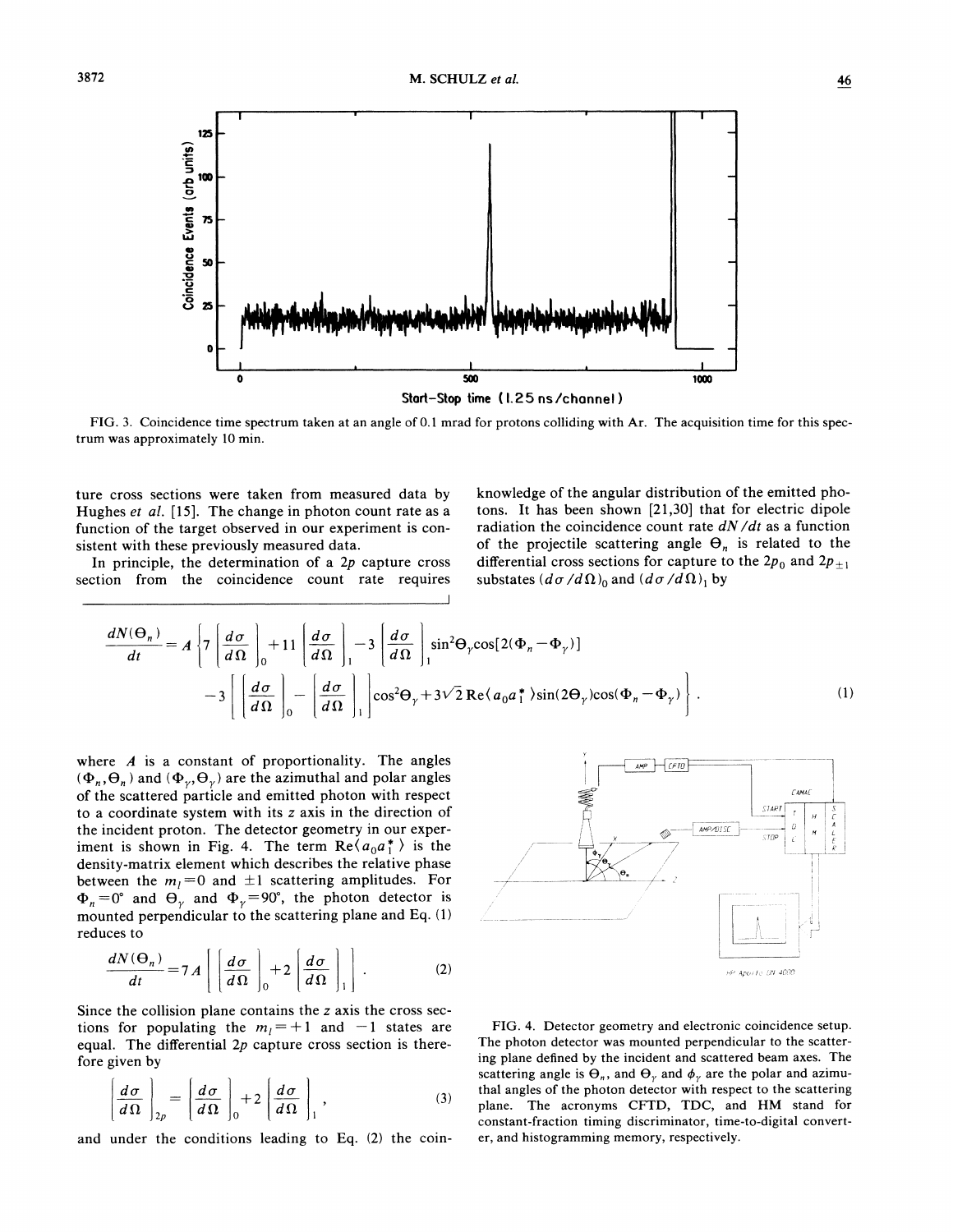cidence count rate is thus proportional to the differential 2p capture cross section. It should be noted that if any of the photons detected are emitted in a direction not perpendicular to the scattering plane the 2p capture cross section can only be determined if the relative population of the  $m_l = 0$  and  $\pm 1$  states are known. Furthermore, Eq. (2) does not apply to measurements of total cross sections where the scattered projectile is not detected since in that case the collision plane is no longer defined.

In our experiment the photon detector was mounted perpendicular to the scattering plane. However, due to the acceptance angle of the neutral-atom and the photon detectors, some photons were detected which were not emitted perpendicular to the scattering plane. Equation (1) therefore has to be integrated over the acceptance angle of both detectors and then takes the form

$$
\frac{dN(\Theta_n)}{dt} = C \left[ \left( \frac{d\sigma}{d\Omega} \right)_0 + 2D \left( \frac{d\sigma}{d\Omega} \right)_1 \right],
$$
 (4)

where  $C$  is another constant of proportionality and  $D$ , which depends on the scattering angle, is a factor resulting from the integration over the finite detector solid angles. The coincidence rate is now only proportional to the differential 2p capture cross section if  $D = 1$ . The values of D calculated for our detector geometry are listed for some scattering angles in Table I. From this table one can see that except for **0",** D is equal to 1 to within less than 10% and that the coincidence count rate is thus proportional to the differential  $2p$  capture cross section to a good approximation. In order to estimate the error introduced by the acceptance angles of the detectors, we rewrite (4) as

$$
\frac{dN}{dt} = C \left[ \left( \frac{d\sigma}{d\Omega} \right)_{2p} + 2(D-1) \left( \frac{d\sigma}{d\Omega} \right)_1 \right],
$$
 (5)

where  $(d\sigma/d\Omega)_{0}$  obtained from Eq. (3) was substituted in **(4).** The second term on the right-hand side can be considered the error introduced by the acceptance angles of the detectors. According to measured data by Hippler *et al.* [31]  $\sigma_1/\sigma_{2p} \approx 0.2$  for the He target. Assuming that these numbers are similar for the Ne and Ar targets and that they do not vary significantly with scattering angle, we estimate the relative error to be of the order of 4% at

TABLE I. Result of the integration of Eq. (1) over the acceptance angles of the projectile and the photon detectors. For  $D = 1$  the coincidence count rate is proportional to the differential *2p* capture cross section.

| Angle<br>(mrad) | D     |  |
|-----------------|-------|--|
| 0.0             | 0.79  |  |
| 0.2             | 0.91  |  |
| 0.4             | 0.98  |  |
| 0.6             | 0.99  |  |
| 0.8             | 0.995 |  |
| 1.0             | 0.995 |  |
| 1.5             |       |  |
| 2.0             |       |  |

0.2 mrad. At larger scattering angles the error will even be smaller since the deviation of  $D$  from 1 is systematically decreasing with increasing scattering angle.

#### **IV. RESULTS AND DISCUSSION**

In Fig. 5 the differential cross sections for capture with simultaneous emission of a photon are plotted as a function of the laboratory scattering angle for He, Ne, and Ar, respectively. The error bars show statistical errors only. The systematic errors are mainly determined by the errors of the total 2p capture cross sections to which we normalized our relative differential cross sections integrated over the scattering angle. The errors reported for the measured total 2p capture cross sections are  $30\%$ for He [29] and 50% for Ne and Ar [15].

While the total  $2p$  capture cross sections depend strongly on the target  $(1.9\times10^{-18} \text{ cm}^2 \text{ for He},$  $3.4 \times 10^{-18}$  cm<sup>2</sup> for Ne, and  $1.1 \times 10^{-17}$  cm<sup>2</sup> for Ar), only



**FIG. 5.** Differential cross sections in the laboratory frame for capture to the *2p* state of hydrogen from Ar (top), Ne (center), and He (bottom).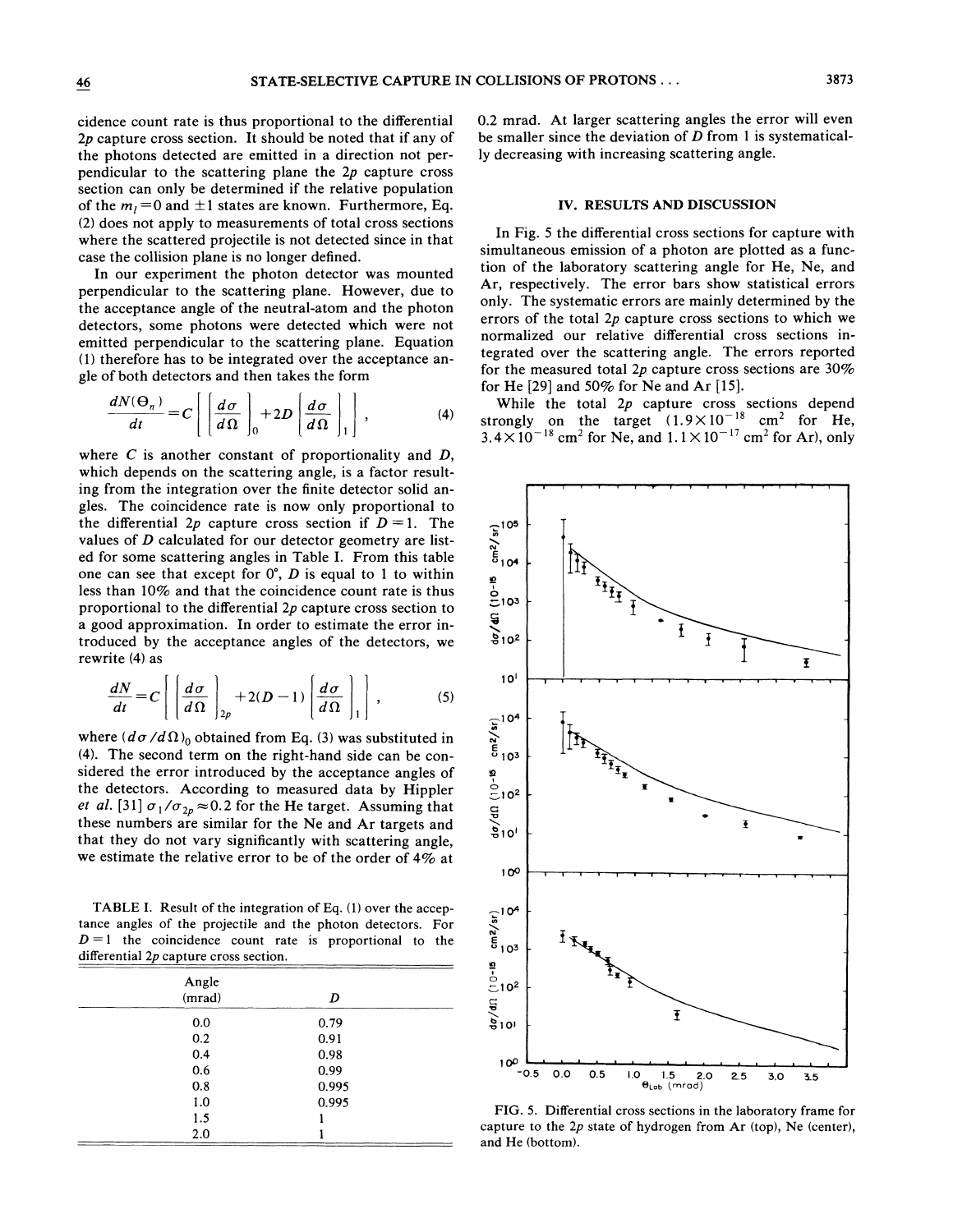small differences are observed in the shapes of the differential cross sections. There is a noticeable difference only at very small angles where the data for He are somewhat flatter than those for Ne and Ar. In an attempt to understand the similarity in the shape of the differential cross sections, we have calculated impact-parameterdependent  $2p$  capture probabilities  $P(b)$  from the differential cross sections.  $P(b)$  is related to the differential cross section by

$$
P(b) = \left[\frac{d\sigma}{d\Omega}\right] \sin\Theta / \left[b\frac{db}{d\Theta}\right].
$$
 (6)

The impact parameter b and  $db/d\Theta$  were calculated using a model potential for the target nucleus fit to the Hartree-Fock potential, in which screening is accounted for by a superposition of a number of exponential screening functions [32]. It should be noted that by calculating the impact parameter using only screened nuclear potentials, binary collisions of the projectile with the target electrons are neglected. On the other hand, at large collision distances the scattering angle may be strongly affected by such binary collisions with the target electrons. Here, we use the impact-parameter dependence only to make some qualitative arguments. The  $P(b)$ 's ob-

**0.M Argon**  0.04 0.03 15 **TWA**  $\frac{2p}{3s}$ ē  $rac{3p}{10!q}$ 0.02  $P(b)$ 0.01 0.05 10 **Neon**  0.04  $0.03$ **TAN** Ē total  $0.02$  $0.01$ ó 0.05 Helium  $0.04$ total  $0.03$ Irani<sup>2</sup> ۾م  $0.02$ 0.01  $\overline{\mathbf{2}}$  $\overline{\mathbf{3}}$ 

FIG. 6. Impact-parameter-dependent *2p* capture probabilities for Ar (top), Ne (center), and He (bottom). Also shown is the radial distribution of the target electrons for various *nl*  states.

tained for the three targets using Eq. (6) are shown in Fig. 6. For all targets a pronounced maximum can be seen at relatively large impact parameters. If one extrapolates the small-impact-parameter wing of these maxima to zero-impact parameter, it appears that the *2p* capture probability is essentially zero for very close collisions for the He and Ne targets and is strongly reduced for the Ar target compared to far collisions.

At a given impact parameter, the projectile predominantly penetrates the electron cloud for a certain  $n$  state. **A** comparison of the impact-parameter-dependent probabilities with the spatial distribution of the electrons of a given **n** state may therefore give some information about the *n* state an electron is captured from. The curves in Fig. 6 show the square of the product of the radial wave function with the radius  $|r\phi(r)|^2$  for the individual *nl* terms of the ground state and for their sum. For the wave functions the parametrized representation given by Clementi and Roetti [33] was used. It can be seen that for all targets the maximum in  $P(b)$  is close to the maximum in  $|r\phi(r)|^2$  for the valence electrons and that  $P(b)$ is small in the region where  $|r\phi(r)|^2$  maximizes for the

FIG. 7. Momentum distribution of the target electrons for Ar (top), Ne (center), and He (bottom). The vertical line indicates the reduced projectile momentum, which is the electron mass times the proton velocity.



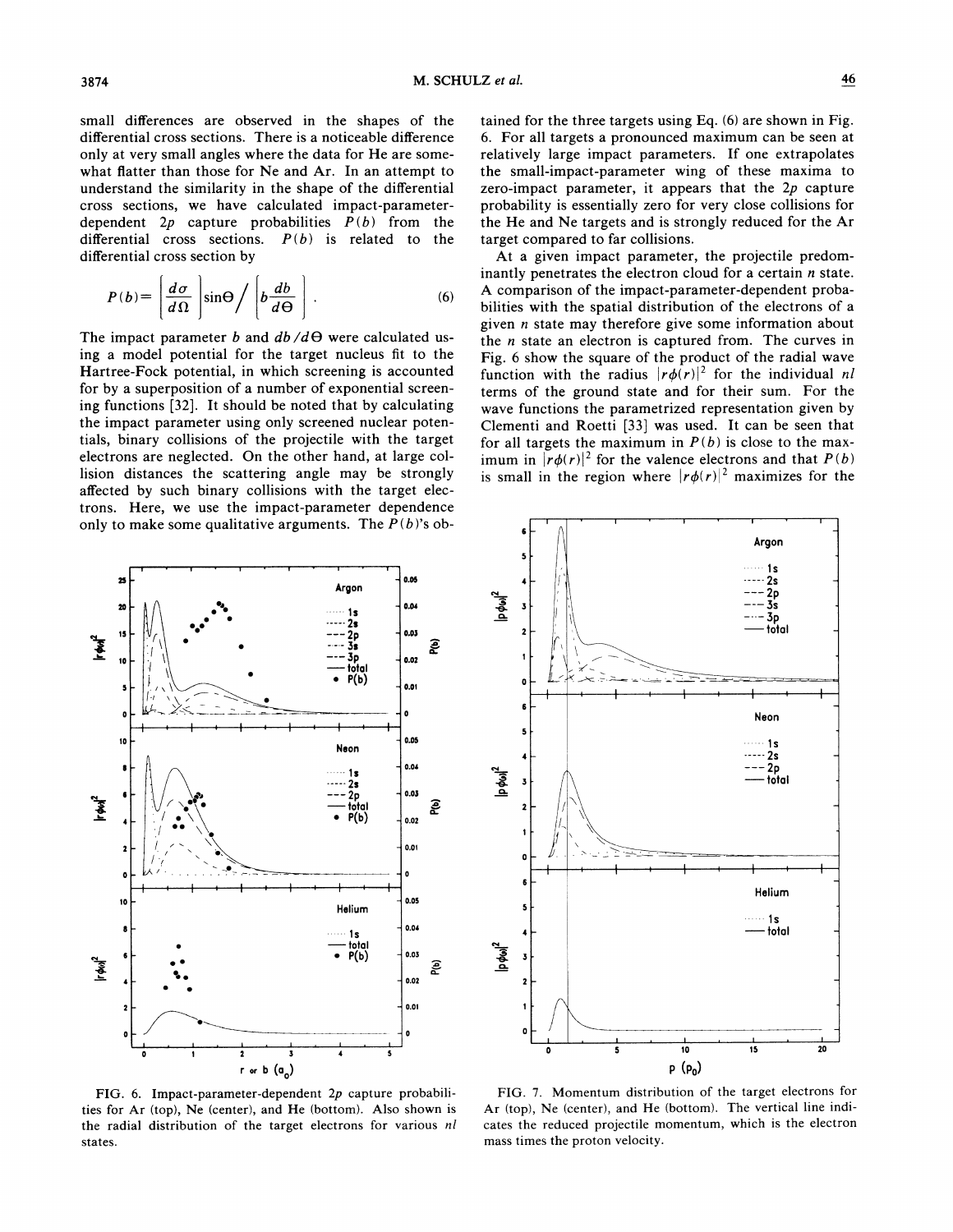inner shells. In the case of the Ar target there may be some contributions to  $P(b)$  when the L shell or even the *K* shell is penetrated if the data are extrapolated to small-impact parameters.

From the radial wave functions alone one cannot understand why the  $P(b)$ 's are strongly reduced for close collisions where the inner shells are penetrated. However, a capture process does not only require a spatial overlap between the projectile and the target electron, but also an overlap of the projectile velocity with the velocity distribution of the target electrons. In Fig. 7 the square of the product of the electron momentum with the momentum wave function, which is simply the Fourier transform of the radial wave function, is plotted versus the electron momentum. The vertical line indicates the reduced projectile momentum (projectile velocity times electron mass). Again, as for the various radial wave functions, there is a strong overlap in momentum space with the valence electrons and almost zero overlap with the inner shells. Only the Ar target has a small overlap of the reduced projectile momentum with the momentum distribution of the 2s state. This lack of overlap in momentum space with the inner shells, which are only penetrated in close collisions, is a possible explanation for the small 2p capture probabilities at small-impact parameters. Also, the nonzero overlap with the 2s state of Ar may explain why the extrapolated probabilities do not fall as quickly at small-impact parameters for the Ar target as they do with the He and Ne targets. We are therefore led to conclude that capture to the 2p state is dominated by the valence electrons of the target with possibly some small contributions from the 2s state for the Ar target.

The full curves in Fig. 5 show a classical-trajectory Monte Carlo calculation by Olson and Lundy **[34]** for Ne and Ar and by Schultz et *al.* **[35]** for He. There are currently no other calculations available to the best of our knowledge. The CTMC technique has been described in detail by, e.g., Olson and Salop *[36].* In this calculation only capture from the valence shell of the target atom was taken into account, which is consistent with

our conclusion above from our data. For the He target the agreement between the calculation and the data is excellent both in absolute magnitude and in the angular shape. Only at the largest measured scattering angle is there significant discrepancy. For the Ne and the Ar target there is good agreement with the data in the angular shape. Even though in absolute magnitude the calculation is somewhat higher in both cases the discrepancy is within the systematic error in the data.

#### V. CONCLUSIONS

We have studied capture to the  $2p$  state of hydrogen for protons colliding with He, Ne, and Ar targets at a projectile energy of 50 keV by measuring coincidences between neutralized projectiles and Lyman- $\alpha$  photons emitted by the hydrogen atoms. While the total cross sections depend strongly on the target the angular distribution of the differential cross sections do not differ significantly for the targets studied here. From a comparison of the impact-parameter-dependent probabilities extracted from the measured differential cross sections with the spatial distribution of the target electrons we conclude that capture to the 2p state is dominated by the valence electrons of the target for the collision systems studied here. The small overlap of the reduced projectile momentum with the momentum distribution of the inner-shell target electrons explains why capture from an inner shell is unlikely even for a close collision. The dominance of the valence electrons in  $2p$  capture, in turn, explains the similarity in the angular distribution of the differential cross sections for different target  $Z$ 's. The very good agreement of our data with a calculation which only takes capture from the valence shell into account supports our conclusion.

#### ACKNOWLEDGMENTS

We would like to thank Dr. R. E. Olson for making his calculations available to us prior to publication. This work was supported by the National Science Foundation.

- [l] E. Rutherford, Philos. Mag. **47,** 277 (1924).
- [2] J. R. Oppenheimer, Phys. Rev. **31,** 349 (1928).
- [3] H. C. Brinkmann and H. A. Kramers, Proc. Acad. Sci. Amsterdam **33,** 973 (1930).
- [4] N. Bohr and J. Lindhard, K. Dan. Vidensk. Selsk. Mat.-Fys. Medd. 28, No. 7 (1954), and references therein.
- [5] H. B. Gilbody, Adv. At. Mol. Phys. **15,** 293 (1979).
- [6] R. E. Olson and A. S. Schlachter, Comments At. Mol. Phys. 18, 237 (1986).
- [7] R. A. Mapleton, *Theory of Charge Exchange* (Wiley-Interscience, New York, 1972).
- [8] M. Kimura and C. D. Lin, Phys. Rev. A **34,** 176 (1986).
- [9] M. Kimura and N. F. Lane, *Advances in Atomic and Molecular Physics,* edited by *D.* Bates and B. Bederson (Academic, New York, 1990), Vol. 26, p. 79.
- [lo] B. H. Bransden and D. P. Dewangan, *Advances in Atomic and Molecular Physics,* Vol. 25, p. 343.
- [ll] C. Havener, in *Physics of Electronic and Atomic Collisions,*  edited by *W.* R. MacGillivray, I. E. McCarthy, and M. C. Standage (Hilger, Bristol, 1992), p. 381.
- 1121 W. Schwab, G. B. Baptista, E. Justiniano, R. Schuch, H. Vogt, and E. W. Weber, J. Phys. B 20, 2825 (1987).
- [13] C. Schmeissner, C. L. Cocke, R. Mann, and W. Meyerhoff, Phys. Rev. A **30,** 1661 (1984).
- [14] C. Biedermann *et al.,* Phys. Rev. A **43,** 4075 (1991).
- 1151 R. H. Hughes, E. D. Stokes, Song-Sik Choe, and T. J. King, Phys. Rev. **A 4,** 1453 (1971).
- 1161 M. B. Shah, J. Geddes, and H. B. Gilbody, J. Phys. B **13,**  4049 (1980).
- 1171 P. J. Martin, K. Arnett, D. M. Blankenship, T. J. Kvale, J. L. Peacher, E. Redd, V. C. Sutcliffe, J. T. Park, C. D. Lin, and J. H. McGuire, Phys. Rev. A 23, 2858 (1981).
- [18] T. R. Bratton, **C.** L. Cocke, and J. R. Macdonald, J. Phys. B 10, L517 (1977).